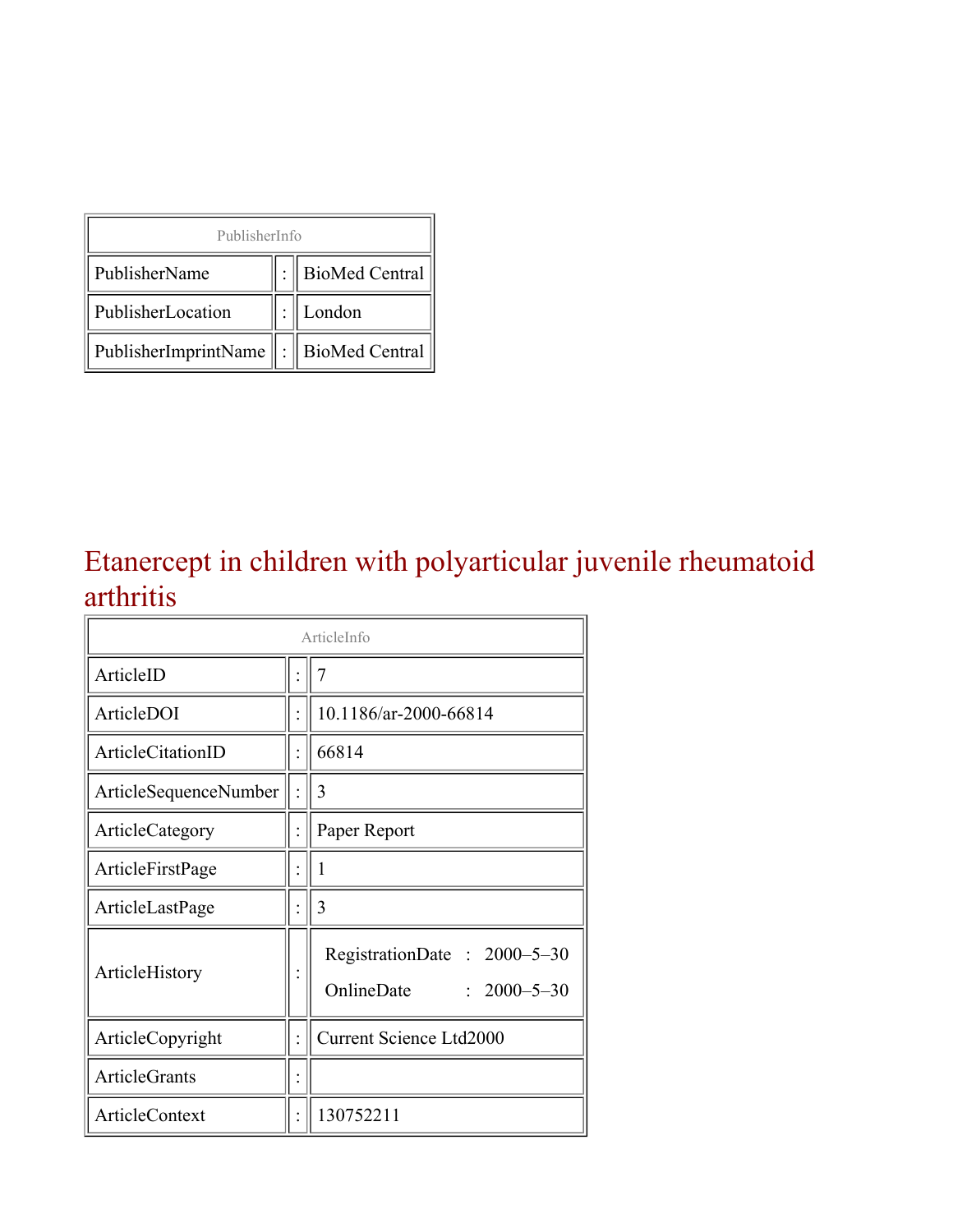#### Keywords

Etanercept, polyarticular juvenile chronic arthritis, soluble tumor necrosis factor receptor fusion protein, tumor necrosis factor blocker

### Context

Juvenile rheumatoid arthritis (JRA) is a group of diseases, classified as systemic onset, pauciarticular or polyarticular JRA. The latter form can be further divided on the basis of the presence of rheumatoid factor. Polyarticular JRA differs from the adult type with respect to several characteristics such as prevalence, prognosis and response to therapy. In one third of the patients, the disease is controlled with nonsteroidal antiinflammatory drugs and physical and occupational therapy. The remainder are candidates for more aggressive therapy such as sulfasalazine and methotrexate, but some patients do not respond adequately even at doses up to 1 mg methotrexate per kilogram of body weight per week. As in the adult form of arthritis, tumor necrosis factor (TNF) is elevated in serum and synovial fluid of patients with JRA. Serum levels of the soluble TNF-receptor are elevated in these patients and the level correlates with disease activity. The introduction of TNF inhibitors in the treatment of adult patients with RA who did not respond to standard disease-modifying drugs has resulted in a significant clinical benefit with minimal toxicity. This multicenter study evaluated the efficacy and safety of etanercept, a soluble TNF-receptor, in children with polyarticular JRA.

### Significant findings

All 69 patients initially received treatment with etanercept 0.4 mg/kg subcutaneously twice weekly in an open label fashion. After 3 months 51 patients (74%) had a response, defined as 30% improvement from baseline in at least three of six variables. These 51 patients entered the randomized and doubleblind study of etanercept versus placebo. The primary efficacy endpoint was the proportion of patients who withdrew from the study because of a disease flare. Disease flare was defined as worsening of 30% or more in three of the six response variables with a minimum of two active joints. This definition did not require the disease to become as active as baseline. In 21 of the 26 patients (81%) on placebo a flare occurred, as compared with 7 of 25 (28%) who received etanercept ( $p = 0.003$ ). The median time to disease flare with placebo was 28 days as compared with more than 116 days with etanercept (*p* < 0001). In the double-blind study there were no significant differences in the frequencies of adverse events between patients who received etanercept and those who received placebo.